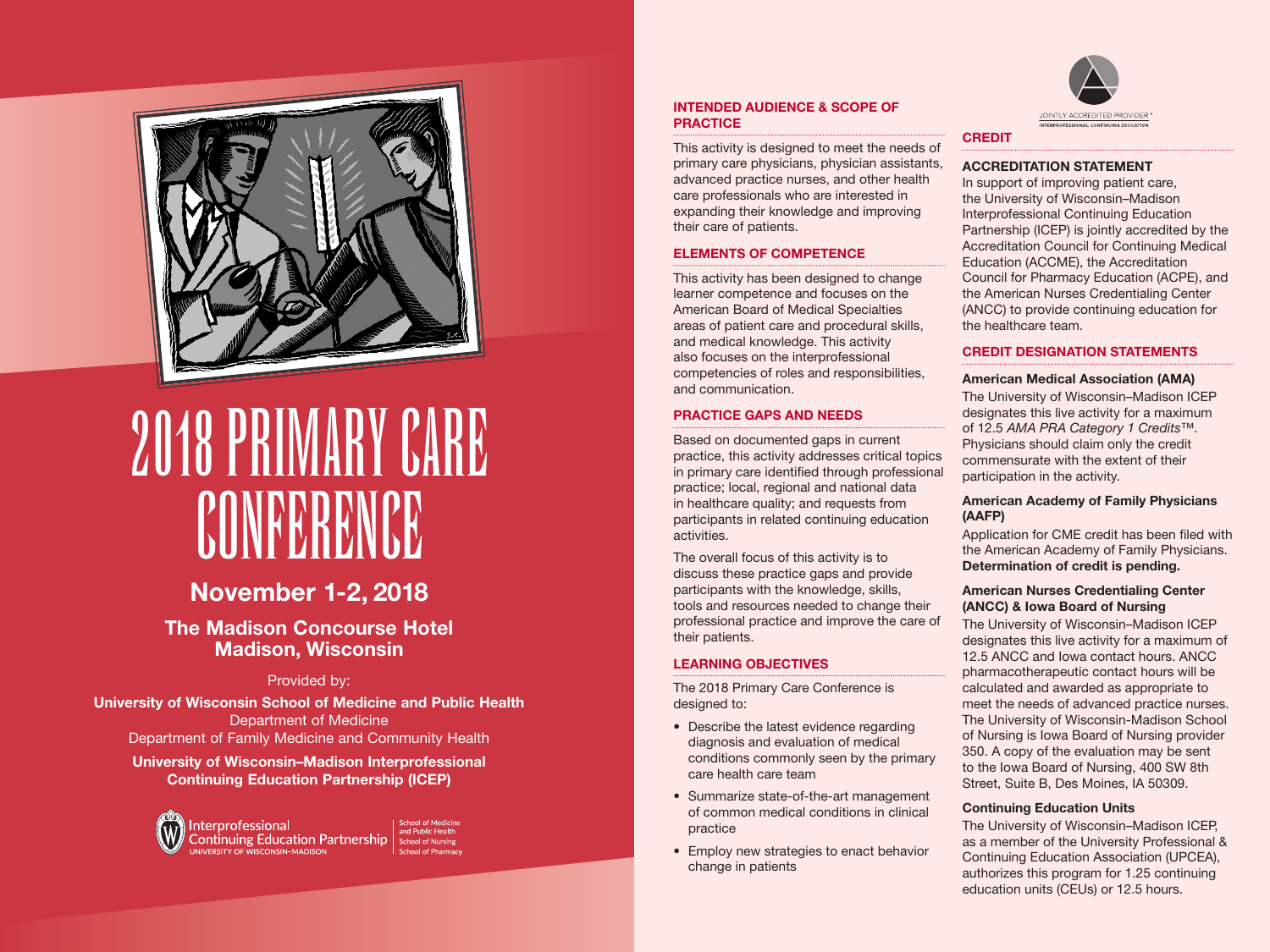#### THURSDAY, NOVEMBER 1

- AM 7:00 Registration, breakfast
- 7:50 Welcome Jeremy P. Smith, MD
- 8:00 Preventing Burnout and Providing a Culture of Wellness Beth E. Potter, MD; Mariah A. Quinn, MD, MPH
- 8:30 The Psychopharmacologic Treatment of PTSD Eileen P. Ahearn, MD, PhD
- 9:00 Updates in Care of the Transgender **Patient** Brittany J. Allen, MD
- 9:30 Question and Answer Period
- 10:00 Refreshment break, view exhibits
- 10:30 Deprescribing in the Geriatric Population: Where to Begin… Kathleen E. Walsh, DO, MS
- 11:00 Wait, What? How to Approach Shared Decision Making Conversations in Primary Care Toby C. Campbell, MD
- 11:30 Congestive Heart Failure (CHF): Treatments a Primary Care Provider Should Know Ravi Dhingra, MD, MPH
- 12:00 Question and Answer Period
- PM

#### 12:30 Lunch, view exhibits

- 1:30 I'm so Dizzy: What Is Making Your Patient's Head Spin? Nancy L. Ninman, NP
- 2:00 2018 Update on COPD: Tailoring Treatment for Better Symptom Management and Outcomes Brian D. Griffith, MD
- 2:30 Question and Answer Period
- 2:45 Refreshment break, view exhibits
- 3:00 Spotting Zebras: Genetic Counseling and Indications for Referral Kimberly B. Anderson, MS, CGC; Kate M. Orland, MS, CGC
- 3:30 Acute Knee Injuries for the Primary Care Provider – What They Didn't Teach You in Medical School David T. Bernhardt, MD
- 4:00 Question and Answer Period

# 4:15 Adjourn

#### FRIDAY, NOVEMBER 2

#### AM

- 7:00 Registration, breakfast
- 7:50 Welcome Jeremy P. Smith, MD
- 8:00 Lower Urinary Tract Symptoms in the Older Male: Yellow is the New **Orange** Dan R. Gralnek, MD
- 8:30 The Medical Management of **Menopause** Makeba Williams, MD
- 9:00 Cancer Survivorship: A Primary Care Provider Survival Guide James E. Haine, MD
- 9:30 Question and Answer Period
- 10:00 Refreshment break, view exhibits
- 10:30 Greatest Hits: 8 Studies Guaranteed to Absolutely Rock Your World!!! Jeremy P. Smith, MD
- 11:30 The Stress of Ordering the Right Stress Test: Non-Invasive Evaluation of Coronary Artery Disease Nicole M. Reilly, MD
- 12:00 Question and Answer Period
- PM
- 12:30 Lunch, view exhibits
- 1:30 Making Sense of the HTN Guidelines: Perspectives from Cardiology and Family Medicine Bruce P. Barrett, MD, PhD; Matthew C. Tattersall, DO, MS
- 2:00 Global Warming and the Growing Threat of Tickborne Diseases Dennis G. Maki, MD
- 3:00 Question and Answer Period
- 3:30 Adjourn

#### CONFERENCE FEES AND HOW TO REGISTER

#### Conference Fee

- \$425 Physicians (MD and DO)
- \$325 Residents, Physician Assistants, Nurses, Others

#### *Reduced Fee for UW Health/UW Medical Foundation/VA/Meriter Employees:*

- \$295 Physicians (MD and DO)
- \$220 Residents, Physician Assistants, Nurses, Others

The conference fee includes the cost of tuition, materials, breakfasts, lunches, refreshment breaks, and a nonrefundable processing fee of \$50.

#### Cancellation and Refund Policy

Requests for cancellation must be submitted in writing to help@icep.wisc.edu. Cancellation requests received at least 96 hours prior to the conference will allow a full refund except for the nonrefundable processing fee. No refunds will be made for cancellations received less than 96 hours prior to the activity start date.

#### Registration Information

- Visit:
- <https://ce.icep.wisc.edu/primarycare-2018> • Select the Register/Enroll Tab
- If you are not logged in, select login or
- register and follow the instructions for UW-Madison NETID *or* Visitor Login *or* New Account
- Follow any prompts to complete or update your profile information
- From the Register tab, select your Registration Fee, complete any required questions, and Add to Cart
- Select Checkout and follow the prompts to pay for the conference

Contact [help@icep.wisc.edu](mailto:help@icep.wisc.edu) if you need assistance.

#### GENERAL INFORMATION

Dates: November 1-2, 2018

Place: The Madison Concourse Hotel One West Dayton Street Madison, Wisconsin

Phone: 1-800-356-8293/1-608-257-6000

#### Conference Housing

A block of rooms has been reserved at the conference site, The Madison Concourse Hotel. Please contact the hotel directly (1-800- 356-8293) to arrange your accommodation. Please mention "Primary Care 2018" to the hotel staff when making your reservation to receive the special block room rates of \$154-single rate, \$164-double rate, plus tax (for Concourse Premier Level); \$194-single rate; \$204-double rate, plus tax (for Governor's Club Level) The block of rooms will be held on a first-come, first-served basis and any available rooms that have not been reserved by October 2, 2018, will be released to the general public.

#### Conference Materials

The course syllabus will be posted online (the link will be sent to registered participants approximately three days before the conference).

#### For Further Information

For conference information please contact Cathy Means, [cathy.means@wisc.edu;](mailto:cathy.means@wisc.edu) telephone 608-262-3729.

The University of Wisconsin provides equal opportunities in employment and programming, including Title IX requirements. The University of Wisconsin School of Medicine and Public Health fully complies with the legal requirements of the ADA and the rules and regulations thereof. If any participant in this educational activity is in need of accommodations, please contact Cathy Means at 608-262-3729.